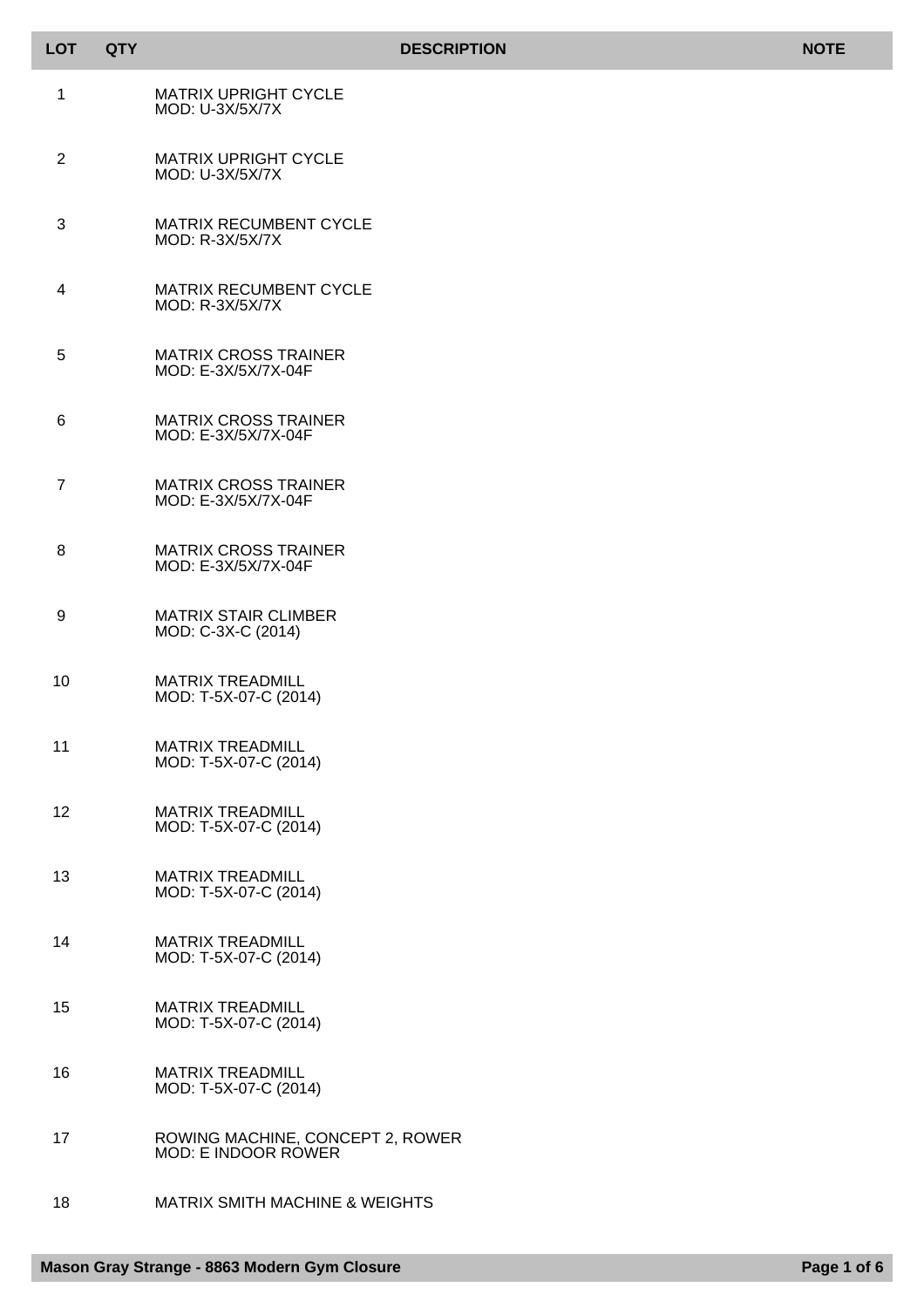| <b>LOT</b> | <b>QTY</b> | <b>DESCRIPTION</b>                                                                            | <b>NOTE</b> |
|------------|------------|-----------------------------------------------------------------------------------------------|-------------|
| 19         |            | <b>MATRIX SMITH MACHINE &amp; WEIGHTS</b>                                                     |             |
| 20         |            | MATRIX SQUAT RACK, WEIGHTS & BAR BELL                                                         |             |
| 21         |            | MATRIX LEG PRESS, 75kg RESISTANCE & 240kg OF WEIGHTS                                          |             |
| 22         |            | <b>MATRIX CHIN &amp; DIP POWER TOWER</b>                                                      |             |
| 23         |            | MATRIX 5 STATION PIN WEIGHT/CABLE GYM STATION WITH CHIN UP CROSS<br><b>OVER BAR</b>           |             |
| 24         |            | MATRIX CABLE PEC FLY MACHINE                                                                  |             |
| 25         |            | MATRIX 5 STATION PIN WEIGHT/CABLE GYM STATION WITH CHIN UP CROSS<br><b>OVER BAR</b>           |             |
| 26         |            | MATRIX BENCH PRESS, FREE WEIGHT WITH BAR BELL & 100kg WEIGHTS &<br><b>INCLINE BENCH</b>       |             |
| 27         |            | MATRIX BENCH PRESS, FREE WEIGHT WITH BAR BELL & 140kg WEIGHTS &<br><b>FLAT BENCH</b>          |             |
| 28         |            | MATRIX BENCH PRESS, FREE WEIGHT WITH BAR BELL & 130kg WEIGHTS &<br>INCLINE BENCH & SPOT STOOL |             |
| 29         |            | MATRIX BENCH PRESS, FREE WEIGHT WITH BAR BELL & 80kg WEIGHTS,<br>UPRIGHT SEAT & SPOT STOOL    |             |
| 30         |            | MATRIX DEAD LIFT MACHINE<br>MOD: MF, G3PL-79                                                  |             |
| 31         |            | <b>MATRIX SHOULDER PRESS</b><br>MOD: G3PL23 & 50kg WEIGHTS                                    |             |
| 32         |            | <b>MATRIX SHOULDER PRESS</b><br>MOD: G3PL23 & 60kg WEIGHTS                                    |             |
| 33         |            | MATRIX SUPINE BENCH PRESS & 40kg WEIGHTS                                                      |             |
| 34         |            | <b>MATRIX LAT PULL DOWN</b><br>MOD: G3PL33 & 30kg WEIGHTS                                     |             |
| 35         |            | <b>MATRIX ARM CURL</b><br>MOD: G3PL34 & 30kg WEIGHTS                                          |             |
| 36         |            | MATRIX SEATED CALF, (NO WEIGHT)                                                               |             |
| 37         |            | <b>MATRIX TRICEPS PRESS</b><br><b>MOD: G7S42</b><br>PIN/CABLE                                 |             |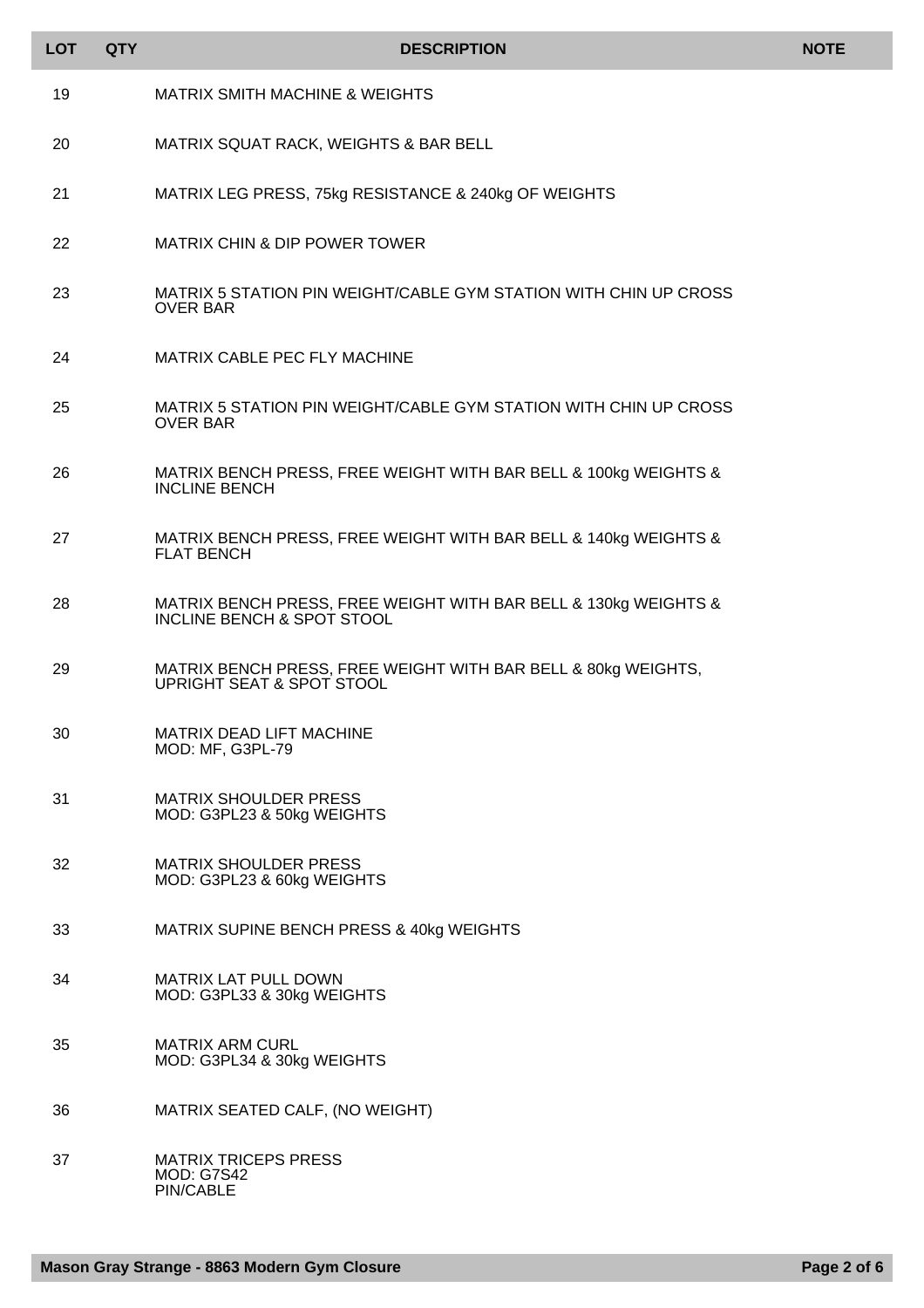| <b>LOT</b> | <b>QTY</b> | <b>NOTE</b><br><b>DESCRIPTION</b>                                     |  |
|------------|------------|-----------------------------------------------------------------------|--|
| 38         |            | <b>MATRIX BICEPS CURL</b><br><b>MOD: G7S40</b><br><b>PIN/CABLE</b>    |  |
| 39         |            | <b>MATRIX LATERAL RAISE</b><br><b>MOD: G7S21</b><br>PIN/CABLE         |  |
| 40         |            | <b>MATRIX SHOULDER PRESS</b><br><b>MOD: G7S23</b><br>PIN/CABLE        |  |
| 41         |            | MATRIX LAT OULL DOWN<br><b>MOD: G7S33</b><br><b>PIN/CABLE</b>         |  |
| 42         |            | MATRIX ABDOMINAL CRUNCH<br><b>MOD: G7S51</b><br>PIN/CABLE             |  |
| 43         |            | <b>MATRIX CHEST PRESS</b><br><b>MOD: G7S13</b><br>PIN/CABLE           |  |
| 44         |            | <b>MATRIX CALF EXTENSION</b><br><b>MOD: G7S77</b><br>PIN/CABLE        |  |
| 45         |            | MATRIX SEATED LEG CURL<br><b>MOD: G7S72</b><br>PIN/CABLE              |  |
| 46         |            | <b>MATRIX LEG EXTENSION</b><br><b>MOD: G7S71</b><br>PIN/CABLE         |  |
| 47         |            | <b>MATRIX PRONE LEG CURL</b><br><b>MOD: G7S73</b><br><b>PIN/CABLE</b> |  |
| 48         |            | MATRIX GLUTE MACHINE<br><b>MOD: G7S78</b><br>PIN/CABLE                |  |
| 49         |            | <b>MATRIX LEG PRESS</b><br><b>MOD: G7S70</b><br>PIN/CABLE             |  |
| 50         |            | MATRIX CALF RAISE MACHINE & 50kg WEIGHTS                              |  |
| 51         |            | ROWING MACHINE, CONCEPT 2<br>MOD: E INDOOR                            |  |
| 52         |            | MATRIX BICEP CURL FREE WEIGHT, DOUBLE SIDED & BAR                     |  |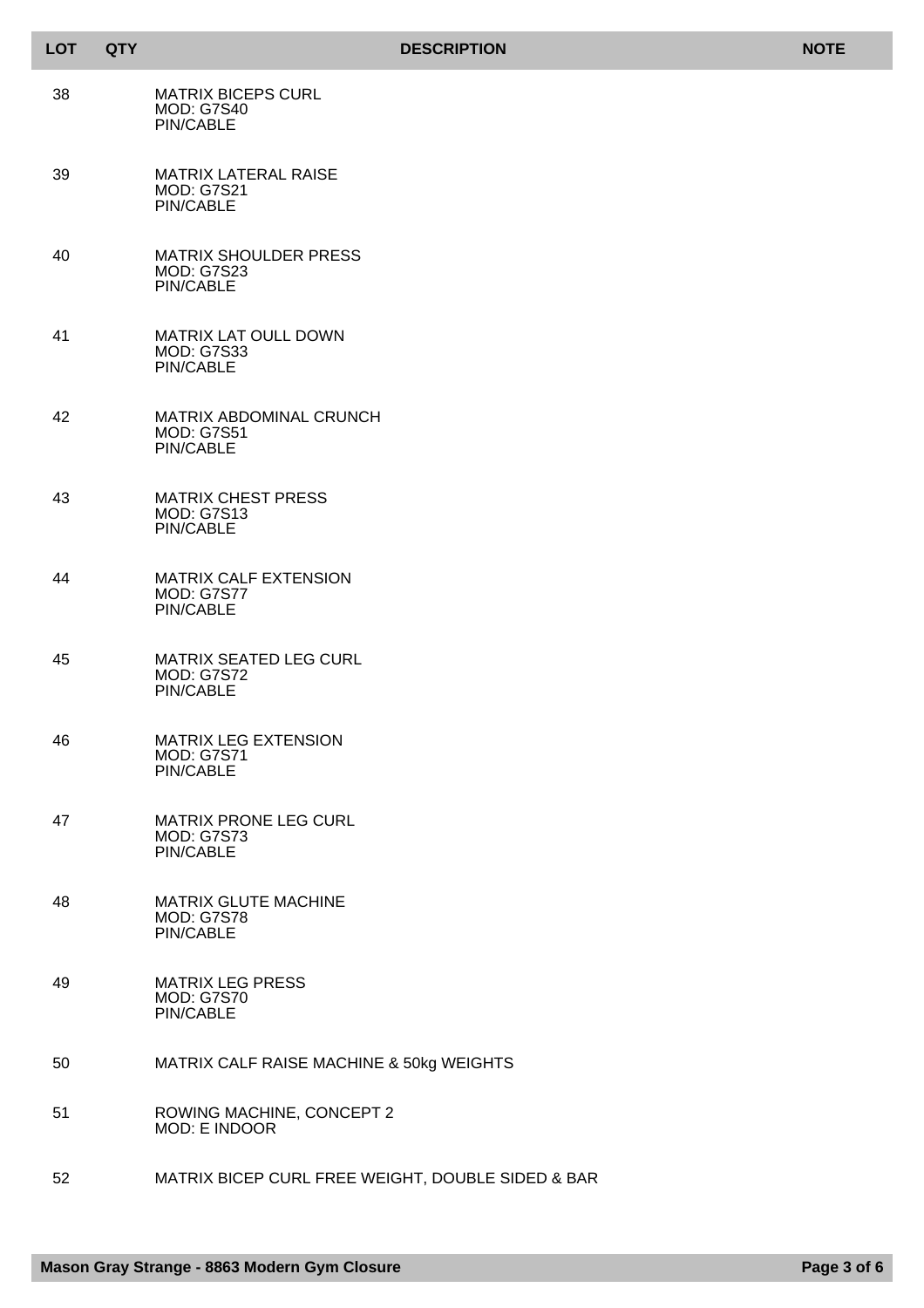| <b>LOT</b> | <b>QTY</b> | <b>DESCRIPTION</b>                                                                      | <b>NOTE</b> |
|------------|------------|-----------------------------------------------------------------------------------------|-------------|
| 53         |            | MATRIX BICEP CURL FREE WEIGHT & BAR                                                     |             |
| 54         |            | MATRIX UTILITY BENCH, MGA87                                                             |             |
| 55         |            | BAR BELL AUSTRALIA, CURL BAR SET & RACK, 8 x BARS, 5-22.5kg                             |             |
| 56         |            | BAR BELL AUSTRALIA, CURL BAR SET & RACK, 5 x BARS, 25-35kg                              |             |
| 57         |            | BAR BELL AUSTRALIA, STRAIGHT BAR BELL SET & RACK, 5 x BARS, 25-35kg                     |             |
| 58         |            | BAR BELL AUSTRALIA, STRAIGHT BAR BELL SET & RACK, 6 x BARS, 5-22.5kg                    |             |
| 59         |            | FORCE DUMBBELL TREE & DUMBBELLS, 9 x SETS, 1-10kg                                       |             |
| 60         |            | BAR BELL AUSTRALIA, DUMBBELL RACK, 9 x SETS, 1-10kg                                     |             |
| 61         |            | MAXIM WEIGHT RACK & ASSORTED WEIGHTS, 5-15kg                                            |             |
| 62         |            | AUSTRALIAN BAR BELL CO, SET DUMBBELLS, INC 2 x RACKS<br>19 x PAIRS BELLS, 2.5-50kg      |             |
| 63         |            | 7 x PAIRS CELSIUS Y BELLS, GREY, YELLOW & BLUE, 4 x KELLY BELLS & 2<br><b>TIER RACK</b> |             |
| 64         |            | 3 x STEEL FRAME EXERCISE STEPS                                                          |             |
| 65         |            | 2 x EXERCISE BALLS & FOOT PUMP                                                          |             |
| 66         |            | ASSORTED CABLE GYM, BARS, GRIPS, ETC                                                    |             |
| 67         |            | ROPE FLOOR BRACKET                                                                      |             |
| 68         |            | TIMBER STEP, NEW & USED MATS, ROLLERS, CONES, ETC                                       |             |
| 69         |            | <b>SOFT WEIGHT BAG</b>                                                                  |             |
| 70         |            | <b>FORCE DEADLIFT FRAME</b>                                                             |             |
| 71         |            | 5 x LENGTHS 10mm GALV CHAIN                                                             |             |
| 72         |            | <b>3 CORE TRAINING LADDERS</b>                                                          |             |
| 73         |            | MADISON BALL RACK & 9 x ASSORTED BALLS                                                  |             |
| 74         |            | MADISON BALL RACK & 7 x ASSORTED BALLS                                                  |             |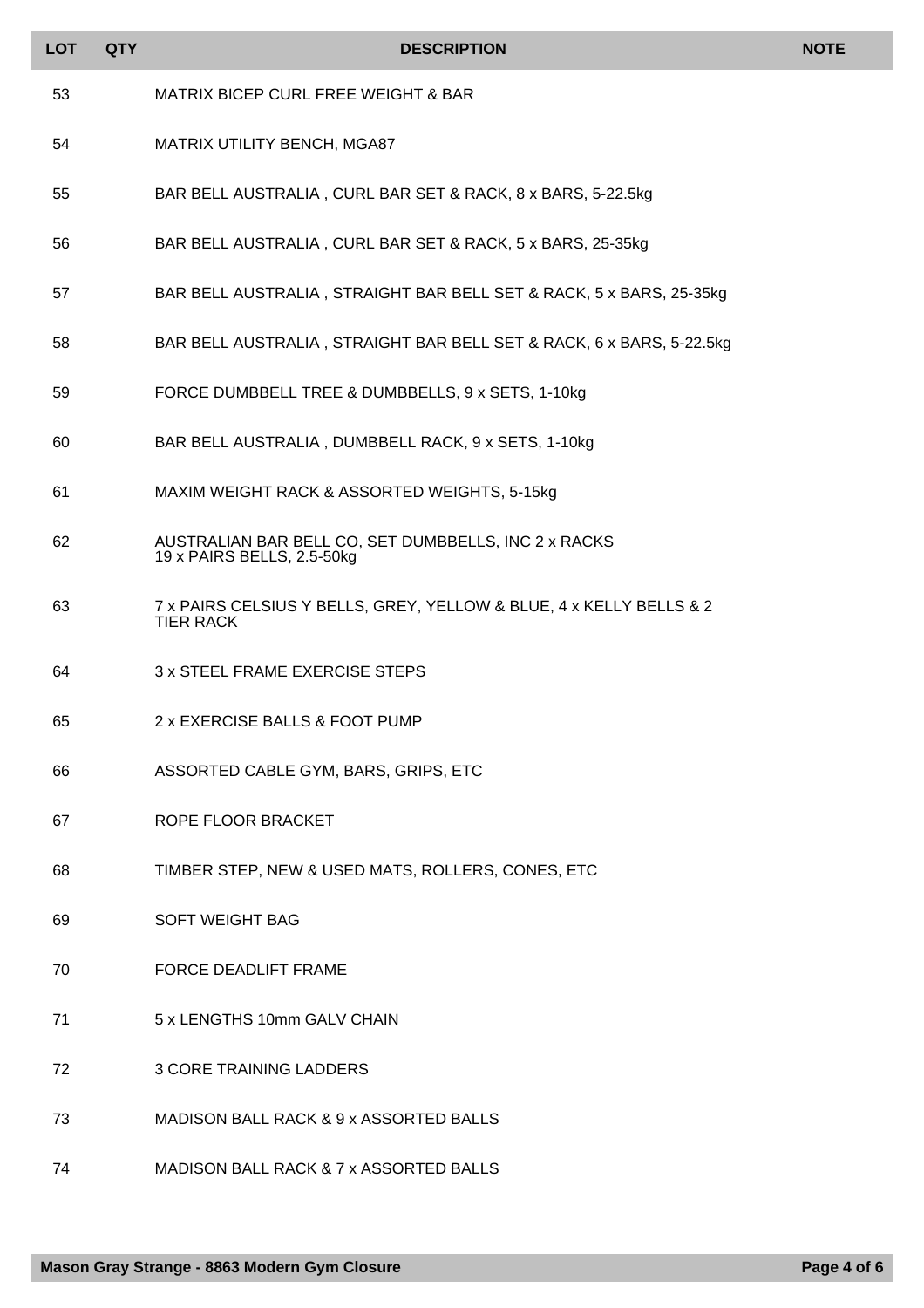| <b>LOT</b> | <b>QTY</b> | <b>DESCRIPTION</b>                                     | <b>NOTE</b> |
|------------|------------|--------------------------------------------------------|-------------|
| 75         |            |                                                        |             |
|            |            | SPA KIT INC 2 x BODY VESTS, HEAD GUARD & GLOVES        |             |
| 76         |            | MATRIX FREE WEIGHT SIT UP BENCH                        |             |
| 77         |            | MATRIX FREE WEIGHT INCLINE BENCH                       |             |
| 78         |            | 2 x FORCE STEPS & 12 x SPACERS                         |             |
| 79         |            | <b>DEADLIFT BAR BELL</b>                               |             |
| 80         |            | MATRIX ADJUSTABLE INCLINE BENCH                        |             |
| 81         |            | <b>MATRIX FREE WEIGHT BENCH</b>                        |             |
| 82         |            | MATRIX FREE WEIGHT BENCH                               |             |
| 83         |            | MATRIX FREE WEIGHT BENCH                               |             |
| 84         |            | <b>6 x ASSORTED TIMBER STEPS</b>                       |             |
| 85         |            | MADISON BALL RACK, 3 TIER                              |             |
| 86         |            | <b>SET 5 HURDLES</b>                                   |             |
| 87         |            | <b>WEIGHT SLEIGH, RED</b>                              |             |
| 88         |            | <b>WEIGHT SLEIGH, FORCE</b>                            |             |
| 89         |            | WEIGHT SLEIGH, BLACK                                   |             |
| 90         |            | WEIGHT VESTS, STRAPS, ETC                              |             |
| 91         |            | 12m APPROX EXERCISE ROPE                               |             |
| 92         |            | 12m APPROX EXERCISE ROPE                               |             |
| 93         |            | GREEN WORKOUT CARPET, 25 x 4.5m                        |             |
| 94         |            | FOAM GYM FLOOR, 5 x 8m, 40 PIECE APPROX, BLACK         |             |
| 95         |            | 150sqm RUBBER GYM FLOORING, 1000 x 1000mm PIECE, BLACK |             |
| 96         |            | 150sqm RUBBER GYM FLOORING, 1000 x 1000mm PIECE, BLACK |             |

ARLEC PEDESTAL FAN